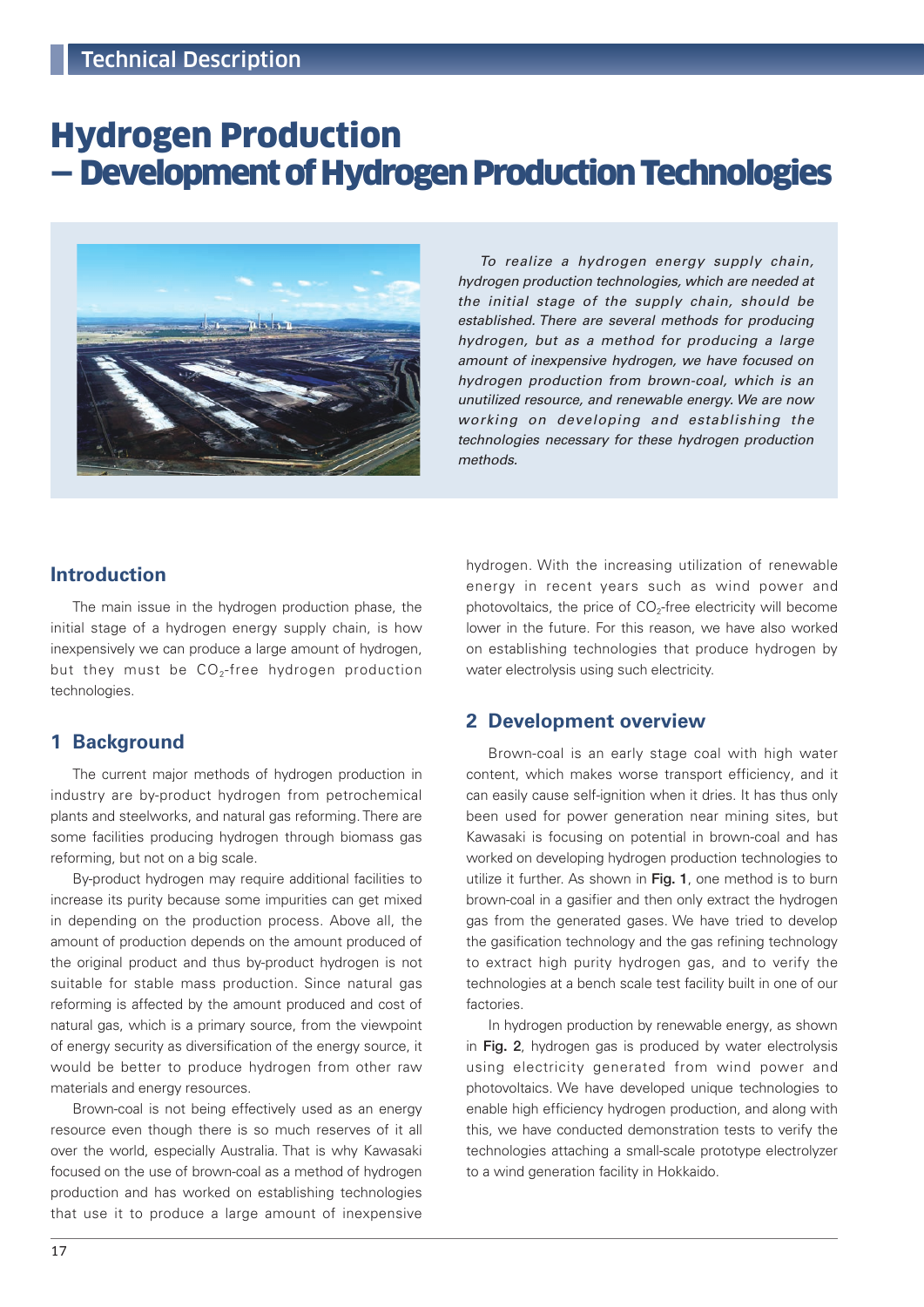

Fig. 1 Process of producing hydrogen from brown-coal



Fig. 2 Process of producing hydrogen by water electrolysis

### **3 Hydrogen production technology from brown-coal**

#### **(1) Hydrogen production by brown-coal gasification**

The process of producing hydrogen from brown-coal consists of two major processes, as shown in Fig. 3. The first process is gasification to generate syngas consisting primarily of hydrogen, carbon monoxide, and carbon dioxide from raw brown-coal. The second is gas refining to remove carbon dioxide and a small amount of impurities from the syngas and then collect the hydrogen.

### (i) Gasification process

In the gasification process, brown-coal pretreatment

and gasification are conducted.

① Brown-coal pretreatment

We adopted a wet feed method to supply brown-coal to a pressurized gasifier. In this method, the brown-coal is broken into pieces, mixed with a dispersant and water to convert it into a liquid state called slurry as shown in Fig. 4, and the slurry is pumped into the gasifier.

② Gasification

In the gasification process, the brown-coal slurry is pyrolyzed by reaction heat of partial oxidation, which converts it into syngas consisting primarily of hydrogen, carbon monoxide, and carbon dioxide.



Fig. 3 Process of producing hydrogen by brown-coal gasification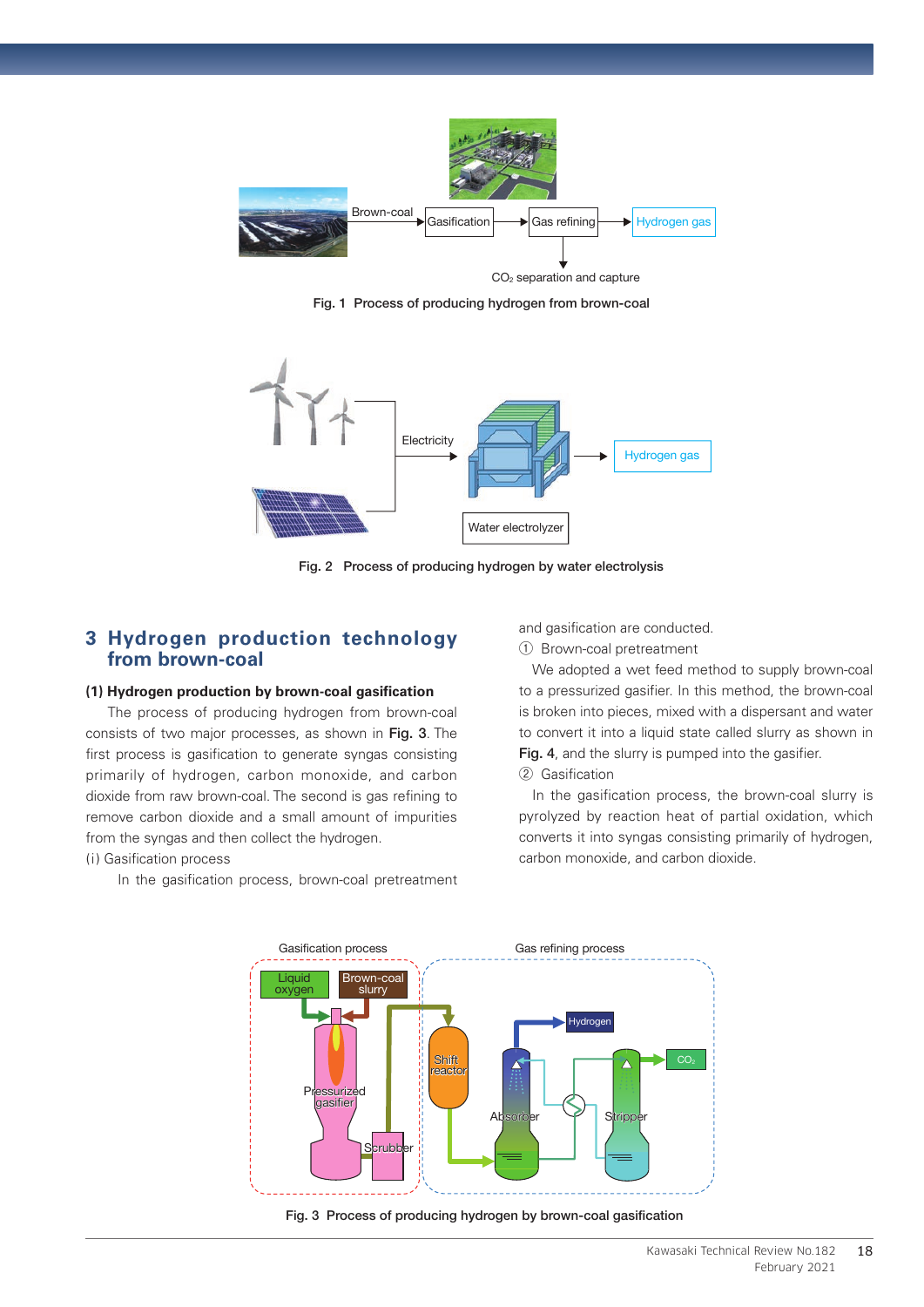# Technical Description





(a) Raw brown-coal (b) Brown-coal slurry

Fig. 4 Raw brown-coal and brown-coal slurry

( ii) Gas refining process

In the gas refining process, the shift reaction and  $CO<sub>2</sub>$ separation and capture are conducted.

① Shift reaction

In the shift reaction process, carbon monoxide, which makes up approximately 10 to 20% of the syngas, is reacted with water vapor via a catalyst to produce hydrogen and carbon dioxide, which improves the yield of hydrogen. There are two kinds of shift reaction: the sour shift reaction that requires sulfur, and the sweet shift reaction that does not.

 $(2)$  CO<sub>2</sub> separation and capture

The method of  $CO<sub>2</sub>$  separation and capture is selected according to the type, pressure, amount, and purity of the target gas which could be combustion emission gas or gasification gas, for example. Major methods include chemical absorption, in which  $CO<sub>2</sub>$  reacts with a liquid absorbent; physical absorption, in which  $CO<sub>2</sub>$  is dissolved in a liquid absorbent under high pressure and low temperature; adsorption, in which  $CO<sub>2</sub>$  is adsorbed by activated carbon or zeolite; and membrane separation in which  $CO<sub>2</sub>$  is separated out with a polymer membrane.

#### **(2) Technology development**

#### (i) Gasification process

① Brown-coal pretreatment

Although brown-coal has high water content at around 60%, we set a target of having at least 53% brown-coal in the slurry (i.e., 47% or less water content) from the standpoint of economic feasibility. In order to decrease the water content in the powdery brown-coal when mined and make the brown-coal into a highly concentrated, less viscous liquid, the surface structure had to be changed to prevent dried brown-coal from reabsorbing moisture, which is known as reforming treatment. In this project, we developed brown-coal pretreatment technologies that can dry and perform the reforming treatment on the brown-coal at the same time, which gave us a reason to adopt the wet feed method.

#### ② Gasification

We developed a gasifier ourselves to understand the brown-coal gasification characteristic and optimize the downstream gas refining process. This gasifier has its slurry burner installed at the top where it gasifies brown-coal slurry, its wall has a fireproof heat-insulation structure, and at the bottom it has a function to directly cool the syngas. The gasifier can conduct oxygen-blown gasification in a 0.4 MPa pressurized environment, and each part is sealed with gas  $(CO<sub>2</sub>)$  to raise the hydrogen content.

- ( ii) Gas Refining Process
	- ① Shift Reaction

As brown-coal contains sulfur, the syngas generated by gasification contains sulfuric gases such as hydrogen sulfide as impurities. We thus adopted the sour shift reaction method, which does not require the removal of the sulfur content, can utilize sulfur as a catalytic activator, and is an easier system to operate.

 $(2)$  CO<sub>2</sub> separation and capture

For commercial use, the physical absorption method, which uses the pressure of a gasifier's highly pressurized gas, has a stronger track record, but because the syngas pressure supplied from the gasifier was not high enough at 0.3 MPa in our bench scale test, we adopted the chemical absorption method. Also, as a new technology, we developed a new adsorption method that uses an adsorbent with a liquid chemical absorbent supported on carrier. This method enables us to separate and capture  $CO<sub>2</sub>$  at a lower temperature than with the normal chemical absorption method.

#### **(3) Technology verification through a bench scale test**

As shown in Fig. 5, we attached a gas refining facility to a pressurized gasifier in our Akashi Works, and conducted a demonstration test for bench-scale hydrogen production from September 2012 to February 2013.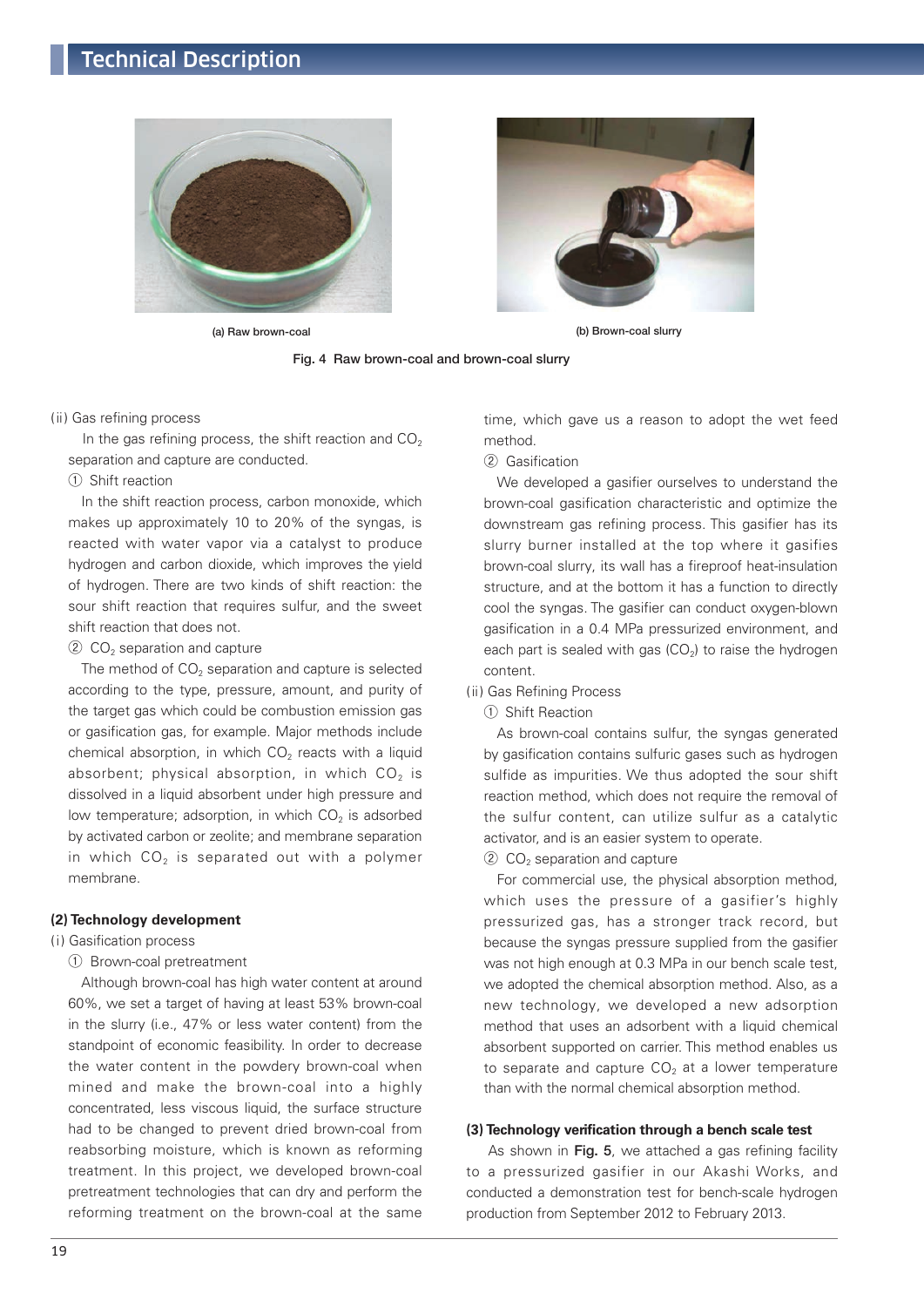

Fig. 5 Overall view of bench scale test facility

#### (i) Test objectives

Shift reaction equipment and  $CO<sub>2</sub>$  separation and capture equipment need to be combined in multiple stages to make a complete process that can be successfully established for business purposes. In our bench scale test, we tested hydrogen production from brown-coal by verifying each piece of equipment to meet capacity requirements in a single step.

#### ( ii) Test results

Figure 6 shows the results of the test where we refined syngas generated from brown-coal in the pressurized gasifier with the shift reaction method and chemical absorption method. The amount of gas at the shift reactor outlet increased because water vapor was added, and the amount of gas at the absorber outlet decreased because  $CO<sub>2</sub>$  was removed. The test results were that approximately 83% of the carbon monoxide was converted in the shift reactor; almost 100% of the carbon dioxide was captured in the absorber; and a hydrogen concentration of approximately 86% was achieved. Each item met the designed value.

In addition, when we refined the gas with the shift reaction and adsorption methods we developed as new technologies, the hydrogen concentration at the adsorption outlet was over 80% and both methods met the designed value. In this way, we have successfully verified that hydrogen can be produced from brown-coal.

### **4 Hydrogen production technology by water electrolysis**

#### **(1) Hydrogen production by alkaline water electrolysis**

Hydrogen production methods by water electrolysis can be classified into three major types: alkaline water



Kawasaki Technical Review No.182 February 2021

20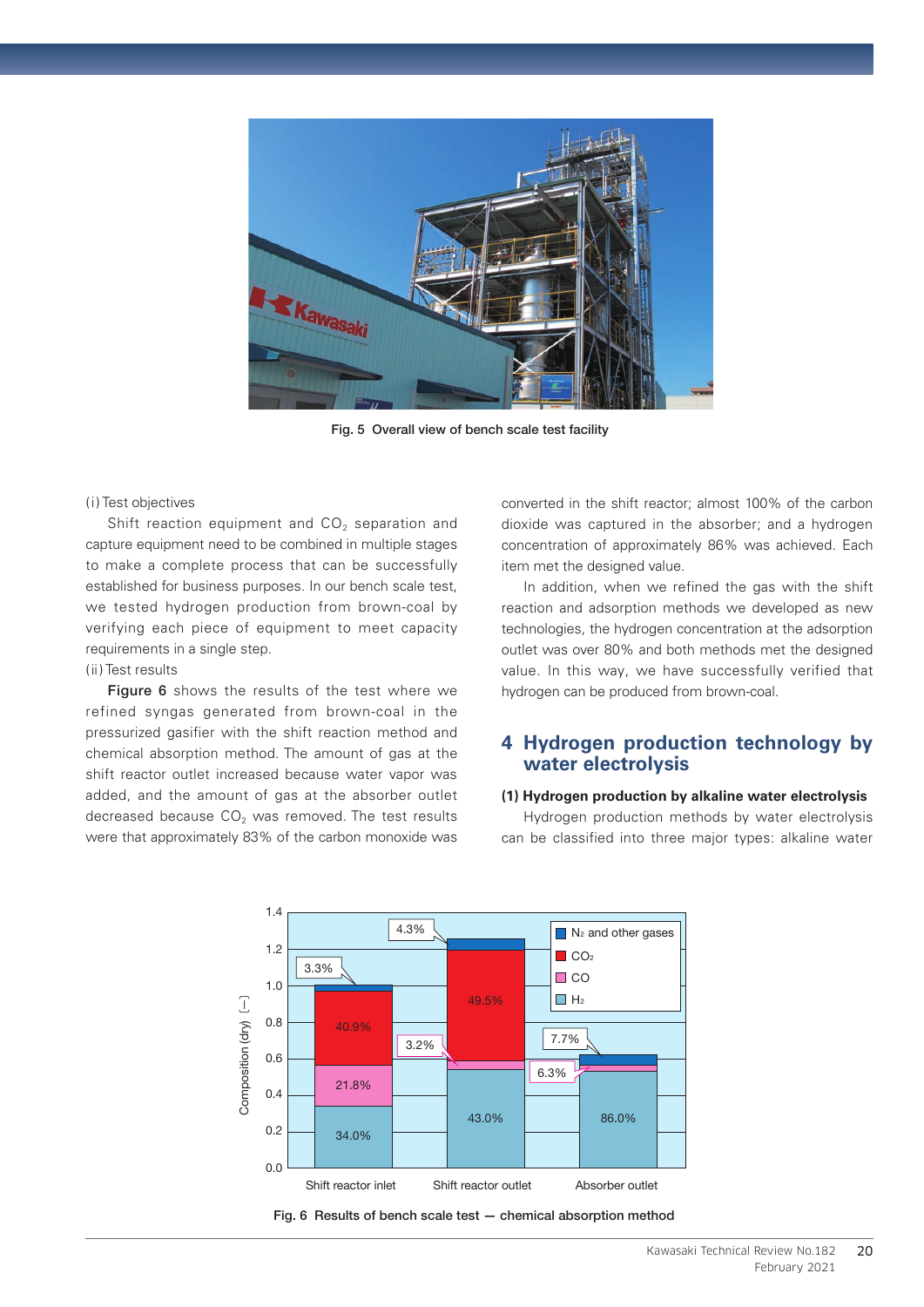# Technical Description

electrolysis, proton exchange membrane electrolysis, and solid oxide electrolysis<sup>1)</sup>. The first two have reached the stage of practical use. We chose to focus our development on the alkaline water electrolysis method, which has more advantages in terms of future scalability and cost effectiveness.

Alkaline water electrolysis uses the electrolysis cell shown in Fig. 7, which consists of an electrolyte of potassium hydroxide solution, electrodes (an anode and a cathode), and a diaphragm. When electricity passes between the electrodes, hydrogen gas is generated at the cathode, and oxygen gas is generated at the anode.



Fig. 7 Schematic diagram of alkaline water electrolysis cell

#### **(2) Technology development**

Some of the technical challenges facing alkaline water electrolysis are ensuring a high level of safety and improving electrolysis efficiency. In particular, there is a phenomenon called crossover in which a small amount of oxygen gas gets in the hydrogen gas lines. The major challenge to improving safety and ensuring that high purity hydrogen gas is produced is reducing crossover as much as possible.

As electrodes greatly contribute to electrolysis efficiency, the key is to improve the catalytic activity reaction of the anodes, which generate oxygen. To increase the activation of an anode while maintaining its durability, Kawasaki has collaborated with an electrode manufacturer and a university laboratory to conduct research on topics such as optimization of a catalyzer's constituent elements and layer structure in hopes of achieving high durability and high performance.

In addition, we have researched and developed a diaphragm within our organization. While a diaphragm's gas separation ability contributes to suppressing crossover by hydrogen gas, at the same time, ion permeability is also required to improve electrolysis efficiency, and these two are in a mutually conflicting relationship. So, we optimized its constituent materials, thickness, and layer structure, and successfully developed a high-performance diaphragm that can ensure excellent performances both in ion permeability and in gas separation.

#### **(3) Demonstration project in Hokkaido**

Kawasaki conducted a demonstration operation of an alkaline water electrolyzer installed with the technologies mentioned above under a project known as, "Research and



Fig. 8 Schematic image of demonstration plant (only within the scope of Kawasaki Heavy Industries, Ltd.)